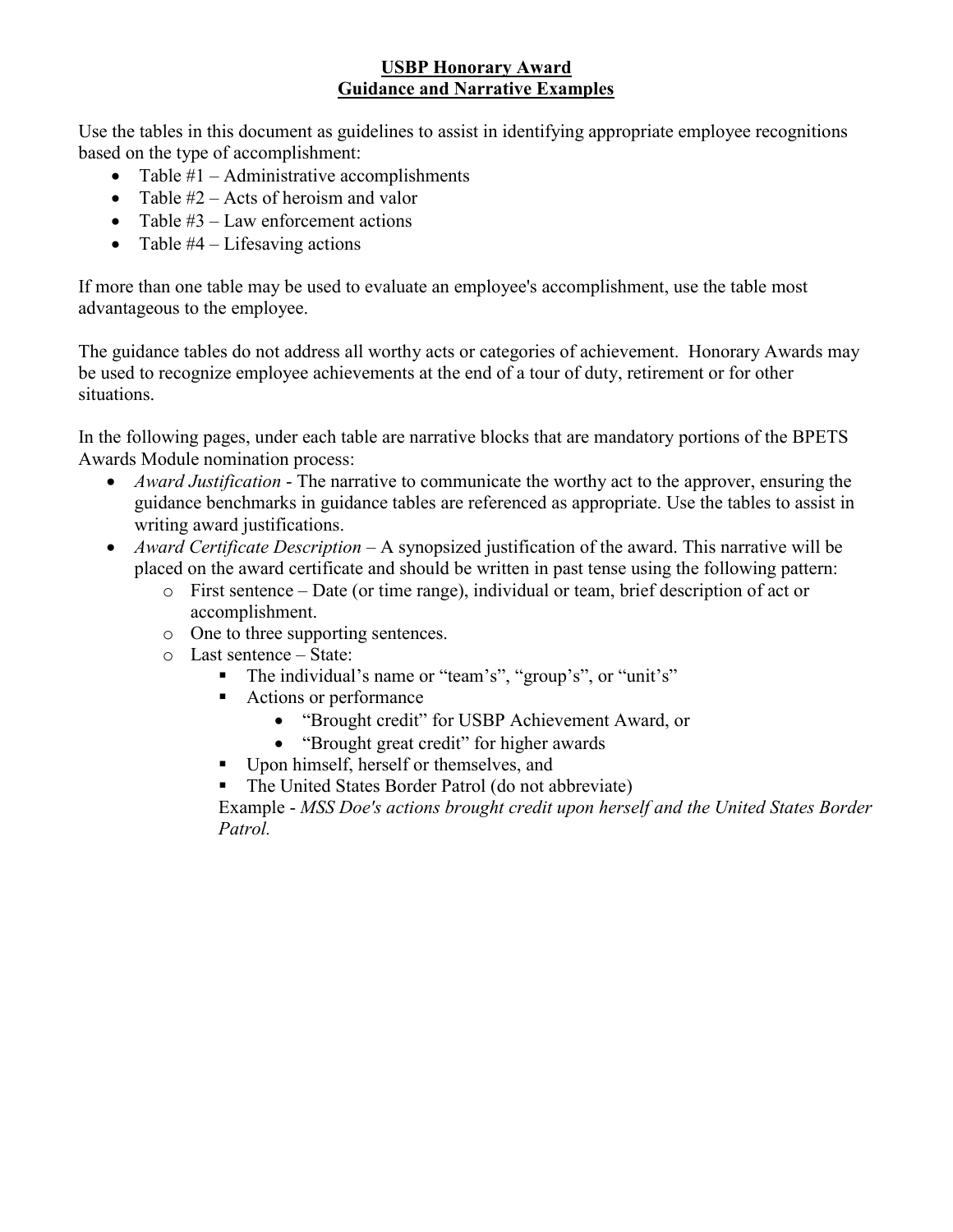Table #1

| USBP ACHIEVEMENT / USBP COMMENDATION<br><b>ADMINISTRATIVE DUTIES AWARD GUIDANCE</b>                                                                                          |                                                                                                       |                                                                                                       |                                                                                                               |  |
|------------------------------------------------------------------------------------------------------------------------------------------------------------------------------|-------------------------------------------------------------------------------------------------------|-------------------------------------------------------------------------------------------------------|---------------------------------------------------------------------------------------------------------------|--|
|                                                                                                                                                                              | <b>EXTENT OF APPLICATION</b>                                                                          |                                                                                                       |                                                                                                               |  |
| <b>VALUE OF ACCOMPLISHMENT /</b><br><b>ACHIEVEMENT</b>                                                                                                                       | <b>LIMITED</b><br>Affects functions,<br>mission, or personnel<br>of one station or the<br>equivalent. | <b>EXTENDED</b><br>Affects functions,<br>mission, or personnel of<br>one sector or the<br>equivalent. | <b>BROAD</b><br>Affects functions,<br>mission, or personnel of<br>three or more sectors or<br>the equivalent. |  |
| <b>MODERATE</b><br>Change or modification of an operating<br>principle or procedure with limited use<br>impact.                                                              | Non-traditional<br>Award                                                                              | Non-traditional Award                                                                                 | <b>USBP</b> Achievement<br>Award                                                                              |  |
| <b>SUBSTANTIAL</b><br>Substantial change or modification of<br>procedures. An important improvement to<br>the value of a product, activity, program,<br>or service.          | Non-traditional<br>Award                                                                              | <b>USBP</b> Achievement<br>Award                                                                      | <b>USBP</b> Commendation<br>Award                                                                             |  |
| <b>EXCEPTIONAL</b><br>Initiation of a new principle or major<br>procedure: a superior improvement to the<br>quality of a critical product, activity,<br>program, or service. | <b>USBP</b> Achievement<br>Award                                                                      | <b>USBP</b> Commendation<br>Award                                                                     | <b>USBP</b> Commendation<br>Award                                                                             |  |

Table #1 was used to identify that an employee had performed an exceptional achievement at a station, which by using the table, recommended the awarding of the USBP Achievement Award.

|                                                                                                                                                                                                                                                                                                                                                                                                                                                                                                                                                                                                                                                                                                                                                                                   |  | Extent of Application identified                                                                                                                                                                                                                 |  |
|-----------------------------------------------------------------------------------------------------------------------------------------------------------------------------------------------------------------------------------------------------------------------------------------------------------------------------------------------------------------------------------------------------------------------------------------------------------------------------------------------------------------------------------------------------------------------------------------------------------------------------------------------------------------------------------------------------------------------------------------------------------------------------------|--|--------------------------------------------------------------------------------------------------------------------------------------------------------------------------------------------------------------------------------------------------|--|
| The narratives below are required in the BPETS Awards Module                                                                                                                                                                                                                                                                                                                                                                                                                                                                                                                                                                                                                                                                                                                      |  |                                                                                                                                                                                                                                                  |  |
| <b>Award Justification</b>                                                                                                                                                                                                                                                                                                                                                                                                                                                                                                                                                                                                                                                                                                                                                        |  | Exceptional value described                                                                                                                                                                                                                      |  |
| On August 4, 2019, station Mission Support Specialist (MSS) Jane Doe<br>identified inefficiencies in the station's administrative management of<br>employee travel, property and procurement. MSS Doe independently<br>developed procedures that exploited procedural benefits and avoided fiscal<br>detriments. Merely three months after the implementation of MSS Doe's<br>plans, the station realized a combination of cost savings and cost avoidances<br>that equated to 10% of the station's budget. Furthermore, fiscal projections<br>indicated that the station would realize 20% in cost savings and cost<br>avoidances as compared to the authorized budget. These fiscal efficiencies<br>will enable the station to make much need procurements enabling the station |  | Exceptional value labeled.<br>The value of the achievement does not<br>need to be overtly labeled However,<br>the label should match the value. For<br>example, an achievement of moderate<br>value should not be described as<br>"exceptional." |  |
| to better preform its border security mission. This exceptional success is<br>directly attributed to MSS Doe's initiative, extraordinary vision and<br>motivation to continually identify and pursue avenues of fiscal efficiency.<br>(947 of 2000 characters)<br><b>Award Certificate Description</b><br>On August 4, 2019, Mission Support Specialist (MSS) Jane Doe identified<br>inefficiencies in the administrative management of employee travel, station<br>property and station procurement. MSS Doe developed procedures that                                                                                                                                                                                                                                           |  | The narrative in the Award Certificate<br>Description should synopsize the<br>justification of the award. When this is<br>entered into the BPETS Awards<br>Module, it will provide a draft<br>narrative to be printed on the<br>certificate.     |  |
| exploited procedural benefits and avoided fiscal detriments that equated to<br>10% of the station's budget. These efficiencies enabled the station to better<br>preform its border security mission. MSS Doe's actions brought credit upon<br>herself and the United States Border Patrol.<br>(488 of 750 characters)                                                                                                                                                                                                                                                                                                                                                                                                                                                             |  | "Brought credit" is the phrase used on<br><b>USBP</b> Achievement Award<br>Certificates. "Brought great credit" is<br>used on USBP Commendation and<br>Newton-Azrak Award Certificates.                                                          |  |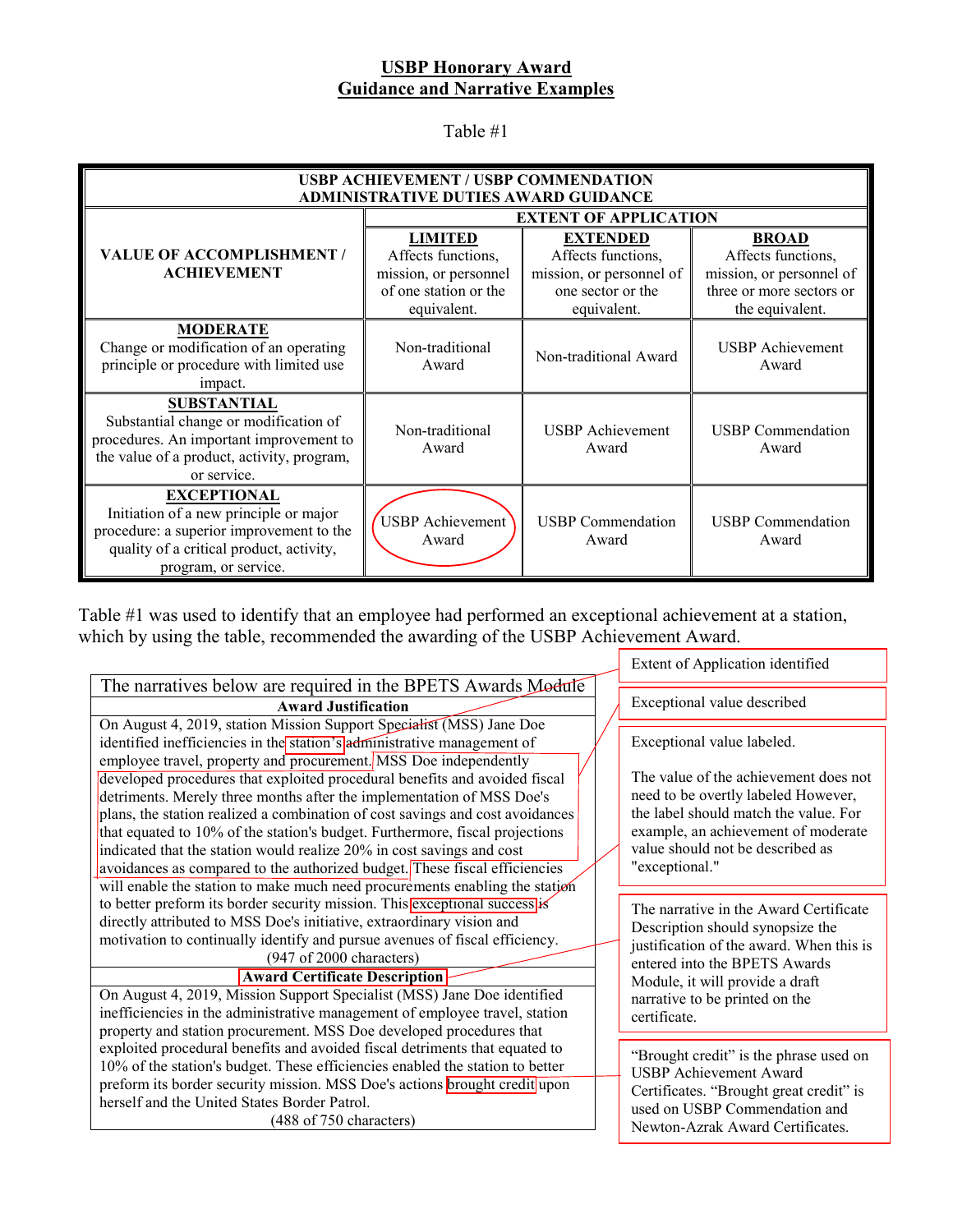Table #2

| <b>USBP ACHIEVEMENT / USBP COMMENDATION / NEWTON-AZRAK AWARD</b><br>HEROIC AND VALOROUS ACT AWARD GUIDANCE                 |                                  |                                       |                                          |
|----------------------------------------------------------------------------------------------------------------------------|----------------------------------|---------------------------------------|------------------------------------------|
|                                                                                                                            | <b>PERFORMANCE / DUTY</b>        |                                       |                                          |
| <b>LEVEL OF PHYSICAL RISK</b>                                                                                              | <b>EXPECTED</b>                  | <b>EXCEEDED</b><br><b>EXPECTATION</b> | <b>BEYOND THE</b><br><b>CALL OF DUTY</b> |
| <b>DANGER</b><br>Employee faces personal risk of bodily harm<br>during the action.                                         | Non-traditional<br>Award         | Non-traditional<br>Award              | <b>USBP</b> Achievement<br>Award         |
| <b>GREAT DANGER</b><br>Employee faces personal risk of great bodily<br>harm during the action.                             | Non-traditional<br>Award         | <b>USBP</b> Achievement<br>Award      | <b>USBP</b><br>Commendation<br>Award     |
| <b>GRAVE DANGER</b><br>Employee's life is placed in peril of death or s/he<br>faces serious bodily harm during the action. | <b>USBP</b> Achievement<br>Award | <b>USBP</b><br>Commendation<br>Award  | Newton-Azrak<br>Award                    |

Table #2 was used to identify that an employee had performed beyond the call of duty in a situation where great danger was faced, which by using the table, recommended the awarding of the USBP Commendation Award.

| Time of day and light<br>conditions are factors in<br>determining physical risk. | Entering the water can generally be considered<br>an action beyond the call of duty as defined in<br>Attachment #1 of the Honorary Awards IOP.                                                                                                                                                                                                                                                                                                                                                                                                                                                                                                                 |
|----------------------------------------------------------------------------------|----------------------------------------------------------------------------------------------------------------------------------------------------------------------------------------------------------------------------------------------------------------------------------------------------------------------------------------------------------------------------------------------------------------------------------------------------------------------------------------------------------------------------------------------------------------------------------------------------------------------------------------------------------------|
|                                                                                  | The narratives below are required in the BPETS Awards Module<br>Physical risk labeled.                                                                                                                                                                                                                                                                                                                                                                                                                                                                                                                                                                         |
|                                                                                  | <b>Award Justification</b>                                                                                                                                                                                                                                                                                                                                                                                                                                                                                                                                                                                                                                     |
|                                                                                  | On June 14, 2018, at approximately $3:00$ p.m., beyond the call of duty, Border<br>Patrol Agent (BPA) John Doe entered the flooded Rio Grande at great personal risk                                                                                                                                                                                                                                                                                                                                                                                                                                                                                           |
|                                                                                  | to save a young boy who was facing certain death by drowning. BPA Doe was<br>Training and equipment are factors in<br>neither trained nor equipped to perform water rescues. BPA Doe swam<br>determining both physical risk and<br>approximately 75 feet through murky and turbulent water to the child who was<br>employee performance.                                                                                                                                                                                                                                                                                                                       |
|                                                                                  | facedown and unconscious. Agent Doe rolled the child over to cheek his breathing<br>and pulse. After a few moments, the child began to breathe on his own but<br>remained unconscious. BPA Doe then swam to shore, saving the child's life.<br>Descriptors for physical risk.                                                                                                                                                                                                                                                                                                                                                                                  |
|                                                                                  | $(609$ of 2000 characters)<br><b>Award Certificate Description</b>                                                                                                                                                                                                                                                                                                                                                                                                                                                                                                                                                                                             |
| Border Patrol.                                                                   | On June 14, 2018, at approximately 3:00 p.m., beyond the call of duty, Border<br><b>USBP</b> Commendation and<br>Patrol Agent John Doe entered the flooded Rio Grande River at great personal risk<br>Newton-Azrak Award phrase.<br>to save a young boy who was facing certain death by drowning. After swimming<br>75 feet through murky and turbulent water, Agent Doe reached the ehild who was<br>unconscious. Agent Doe rolled the child over and to check his breathing. The child<br>began breathing and Agent Doe was able to bring him back to shore, saving his<br>life. Agent Doe's actions brought great credit upon himself and the United States |
|                                                                                  | $(574 \text{ of } 750 \text{ characters})$                                                                                                                                                                                                                                                                                                                                                                                                                                                                                                                                                                                                                     |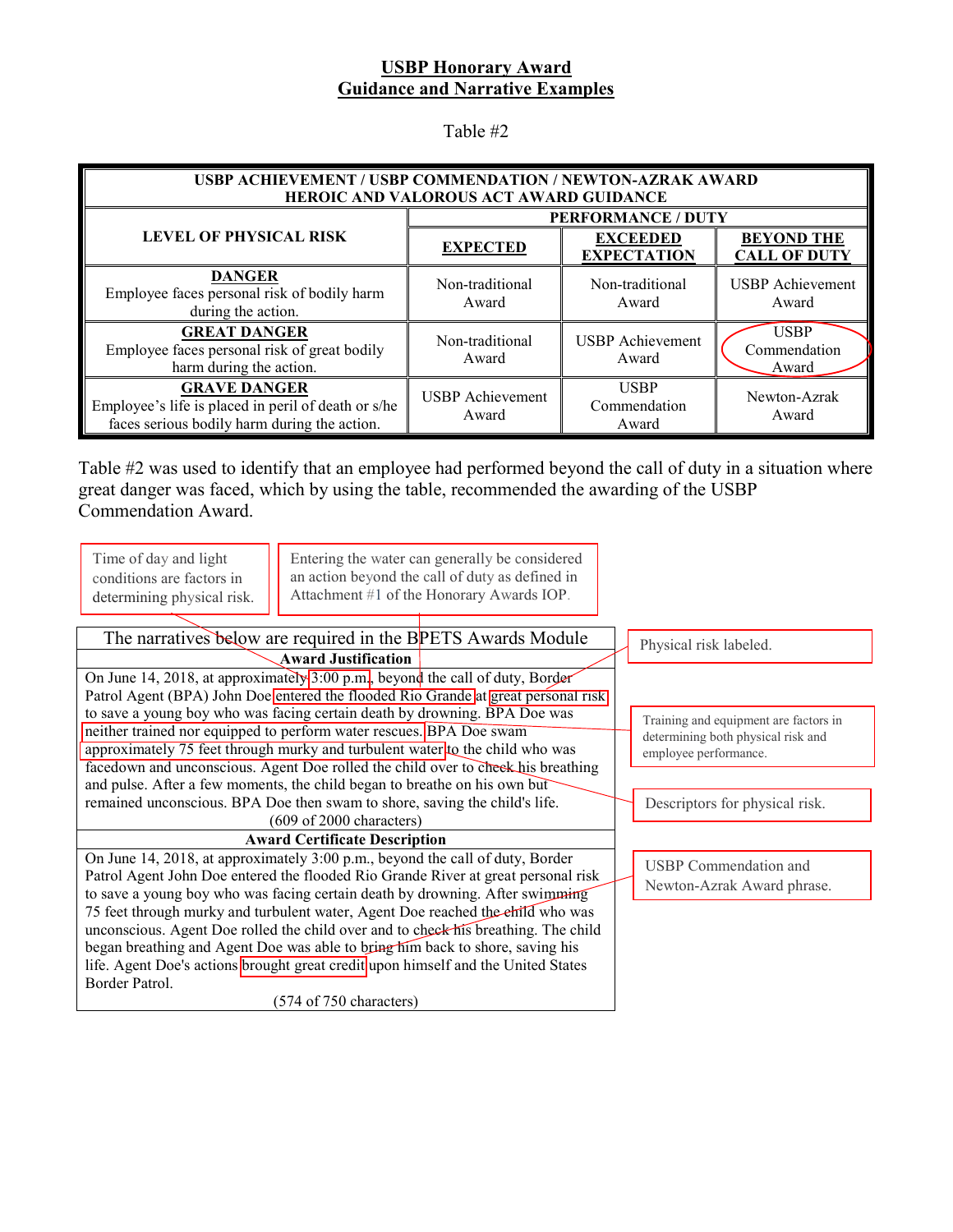Table #3

| USBP ACHIEVEMENT / USBP COMMENDATION<br>LAW ENFORCEMENT ACTION AWARD GUIDANCE |                           |                                  |                                   |  |
|-------------------------------------------------------------------------------|---------------------------|----------------------------------|-----------------------------------|--|
| <b>SIGNIFICANCE OF LAW</b>                                                    | <b>LEVEL OF VIOLATION</b> |                                  |                                   |  |
| <b>ENFORCEMENT ACTION</b>                                                     | <b>ADMINISTRATIVE</b>     | <b>MISDEMEANOR</b>               | <b>FELONY</b>                     |  |
| <b>ROUTINE</b><br>Routine enforcement actions and seizure<br>amounts          | No award                  | No award                         | Non-traditional Award             |  |
| <b>SUBSTANTIAL</b><br>Substantial enforcement actions and seizure<br>amounts  | Non-traditional<br>Award  | <b>USBP</b> Achievement<br>Award | <b>USBP</b> Achievement<br>Award  |  |
| <b>EXCEPTIONAL</b><br>Exceptional enforcement actions and<br>seizure amounts  | Non-traditional<br>Award  | <b>USBP</b> Achievement<br>Award | <b>USBP</b> Commendation<br>Award |  |

Table #3 was used to identify that two employees effected an exceptional enforcement action, which by using the table, recommended the awarding of the USBP Commendation Award.

| The narratives below are required in the BPETS Awards Module                         |  |  |  |
|--------------------------------------------------------------------------------------|--|--|--|
| <b>Award Justification</b>                                                           |  |  |  |
| On October 13, 2018, a team of Border Patrol Agents from the Metaline Falls          |  |  |  |
| Border Patrol Station responded to assist local law enforcement officers in locating |  |  |  |
| and arresting a person wanted for evading arrest and drug trafficking. Upon arrival, |  |  |  |
| the team was able to discover and follow the suspect's sign through thick brush      |  |  |  |
| toward the border with Canada. After following the sign for nearly 45 minutes, the   |  |  |  |
| agents came across an overgrown dirt road adjacent to the border and heard voices.   |  |  |  |
| Cautiously approaching the voices, the agents saw three men standing near a van.     |  |  |  |
| One of the men matched the description of the wanted suspect. From their             |  |  |  |
| concealed location the team was able to see stacks of what appeared to be bricks of  |  |  |  |
| cocaine were being loaded into the van. The team quietly spread out to cover         |  |  |  |
| avenues of escape and were quickly able arrest the three men who were Mexican        |  |  |  |
| citizens illegally present in the United States. Records checks revealed that the    |  |  |  |
| suspect whose sign they had been following was wanted for attempted murder of a      |  |  |  |
| peace officer. Furthermore, records checks revealed that the van was stolen. A total |  |  |  |
| of 120 kilos of cocaine worth \$3,000,000 was seized.                                |  |  |  |
| (1184 of 2000 characters)                                                            |  |  |  |
| <b>Award Certificate Description</b>                                                 |  |  |  |
| On October 13, 2018, a team of Border Patrol Agents from the Metaline Falls          |  |  |  |
| Border Patrol Station responded to assist local law enforcement in locating and      |  |  |  |
| arresting a wanted person. They discovered and followed a suspect's sign, finding    |  |  |  |
| him and two other men loading cocaine into a vehicle. Leaping into action, they      |  |  |  |
| arrested three suspects, recovered a stolen vehicle and seized 120 kilos of cocaine  |  |  |  |
| worth \$3,000,000. The team's actions brought great credit upon themselves and the   |  |  |  |

(512 of 750 characters)

United States Border Patrol.

Two or more employees on a nomination causes it to become a team or group nomination. The actions of the group will be evaluated as if the team were and individual.

It is not necessary to include the employees' names in the justification. All names are entered in the first page of the BPETS Awards Module.

Although the definition of crimes (misdemeanor and felony) are constant, the significance of law enforcement actions may vary depending on various factors. For instance, narcotic seizures measured in hundreds of pounds may be commonplace at busy checkpoints whereas similar seizures in other locations may be a rarity.

Certificate descriptions of team awards should be written in a "one fits all" manner.

If a person in a group stands out among the others, it may be the case that the individual is deserving of a separate and higher recognition.